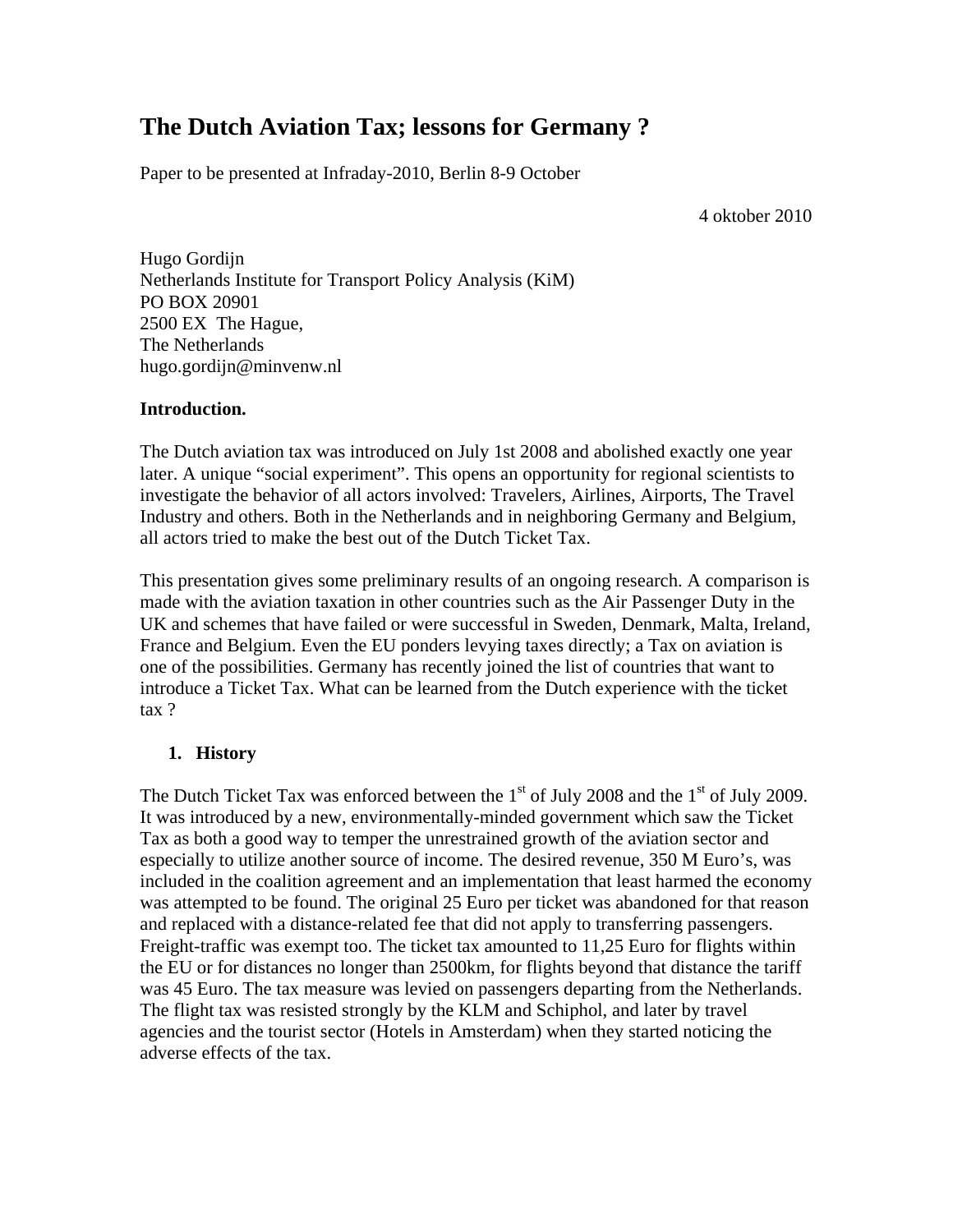### **2. Some data**

We use the term 'some data' because the discussed results are part of an ongoing research project at the KiM Institute for Transport Policy Analysis.

#### *Passengers.*

The passenger and cargo data from the main Dutch airport (Schiphol) is displayed in figure 1. A drop in the amount of Origin-Destination-passengers can be seen at Schiphol,



directly after the introduction of the Ticket Tax in July 2008. But there is no noticeable effect on the number of transfer passengers (who did not need to pay the Ticket Tax), at least until December, when the effects of the global financial crisis started to play a part. In the figure the effects of the crisis on the freight sector, which were not burdened by the Ticket Tax, can be seen.

#### *Airlines & Airports*

A number of German airlines, such as Air Berlin, responded to the Ticket Tax by advertising in Dutch newspapers and using other various methods to make the Dutch public aware of the advantages of traveling from German airports. In principle, this will lead to a higher utilization-grade of airplanes and it also creates opportunities to expand the number of destinations and market share. More supply at Weeze (NRN) or Düsseldorf is detrimental to Dutch airports, but also to other nearby German airports.

Figure 2 shows the number of flights from Weeze (NRN) and the nearby Eindhoven Airport. The trend for NRN clearly deviates from the Dutch airport form October 2008,



three month after the introduction of the Ticket Tax in the Netherlands. This expansion in the number of flights is probably helped by de Dutch Tax. But the basic reason is the end of a juridical battle against the operating license of the airport, which enables Ryanair to further expand their operations from Airport Weeze.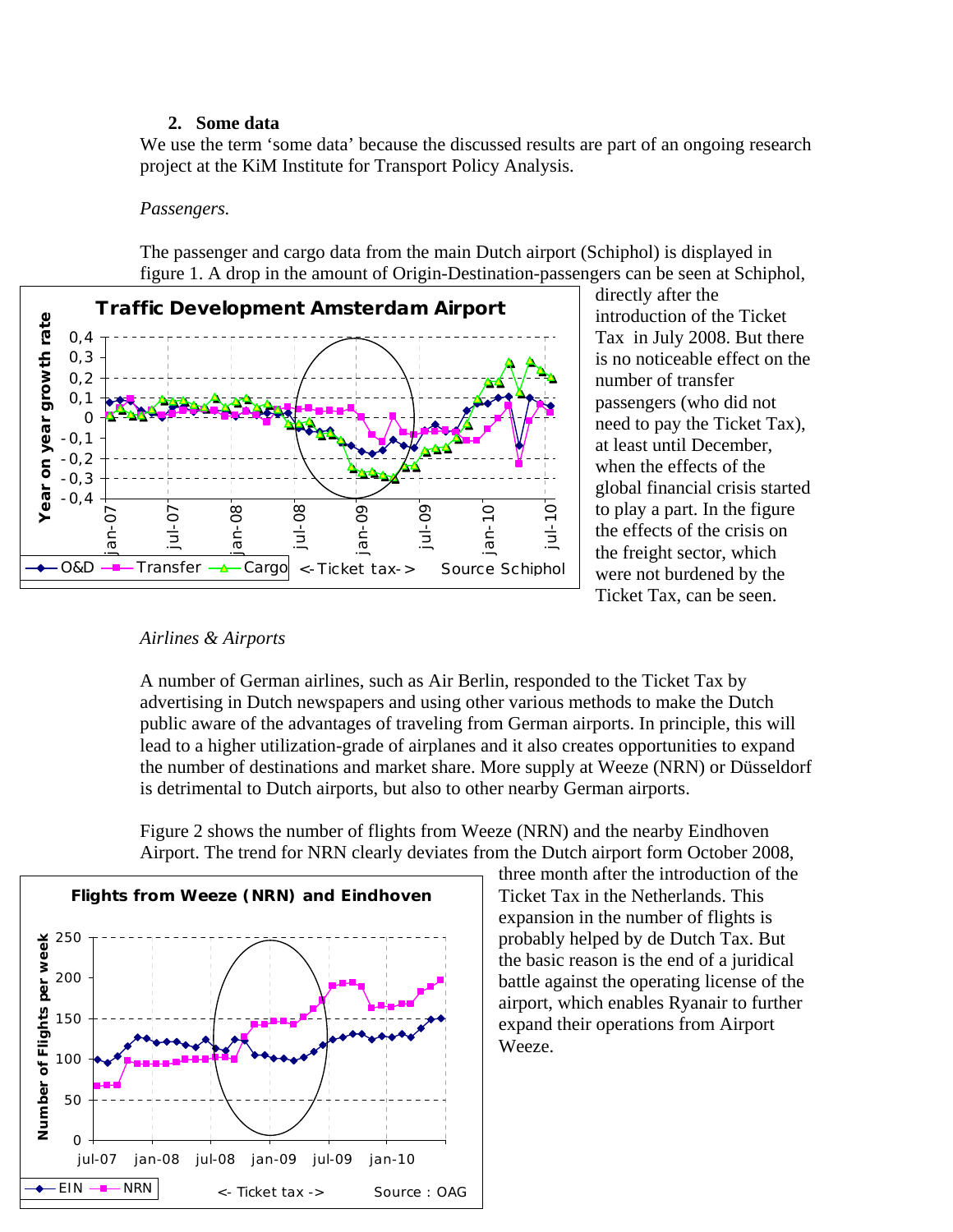

On the Dutch side KLM stopped its 3-flights a day connection from Maastricht-Aachen airport to Amsterdam. Instead it promoted Düsseldorf-Amsterdam as feeder for its intercontinental flights $<sup>1</sup>$  $<sup>1</sup>$  $<sup>1</sup>$ .</sup>

### *Travel agencies and the tourist sector*

At first the Dutch tourist sector organized a large protest against the Tax (Stop de Vakantiebelasting = Stop the holiday tax). But the coalition maintained its course.

All this publicity made it clear to the public that it was advantageous to travel from German and Belgian airports! The awareness of competing German airports (especially Weeze) grew as is shown in the map on the next page.



observed.

In addition to the Ticket tax, the effects of the financial crisis play a role, which

accounted for a drop in freight traffic from June 2008 and a drop in passenger numbers from September onwards. In figure 3 the monthly development of freight- and passenger growth/decline is displayed for all airports in Europe and the World

respectively. It is interesting that the effects of the crisis were first felt in the cargo sector. Furthermore Europe is lagging behind in the recovery from the crisis. In April 2010 the effects of the ash clouds of the Eyjafjallajökull can be

Several travel operators bought seats on airlines that operated from Germany in particular. This was explicitly pointed out in travel brochures and on the Internet. Online Air travel sites that cater for Dutch passengers offer Belgian and German airports as a standard alternative. Bus services were set up to German And Belgian airports, and while most were unsuccessful, a solid pattern of bus lines still exists today at Weeze.

 $\overline{a}$ 

<span id="page-2-0"></span><sup>&</sup>lt;sup>1</sup> Maastricht Airport Press report dd 15 august 2008.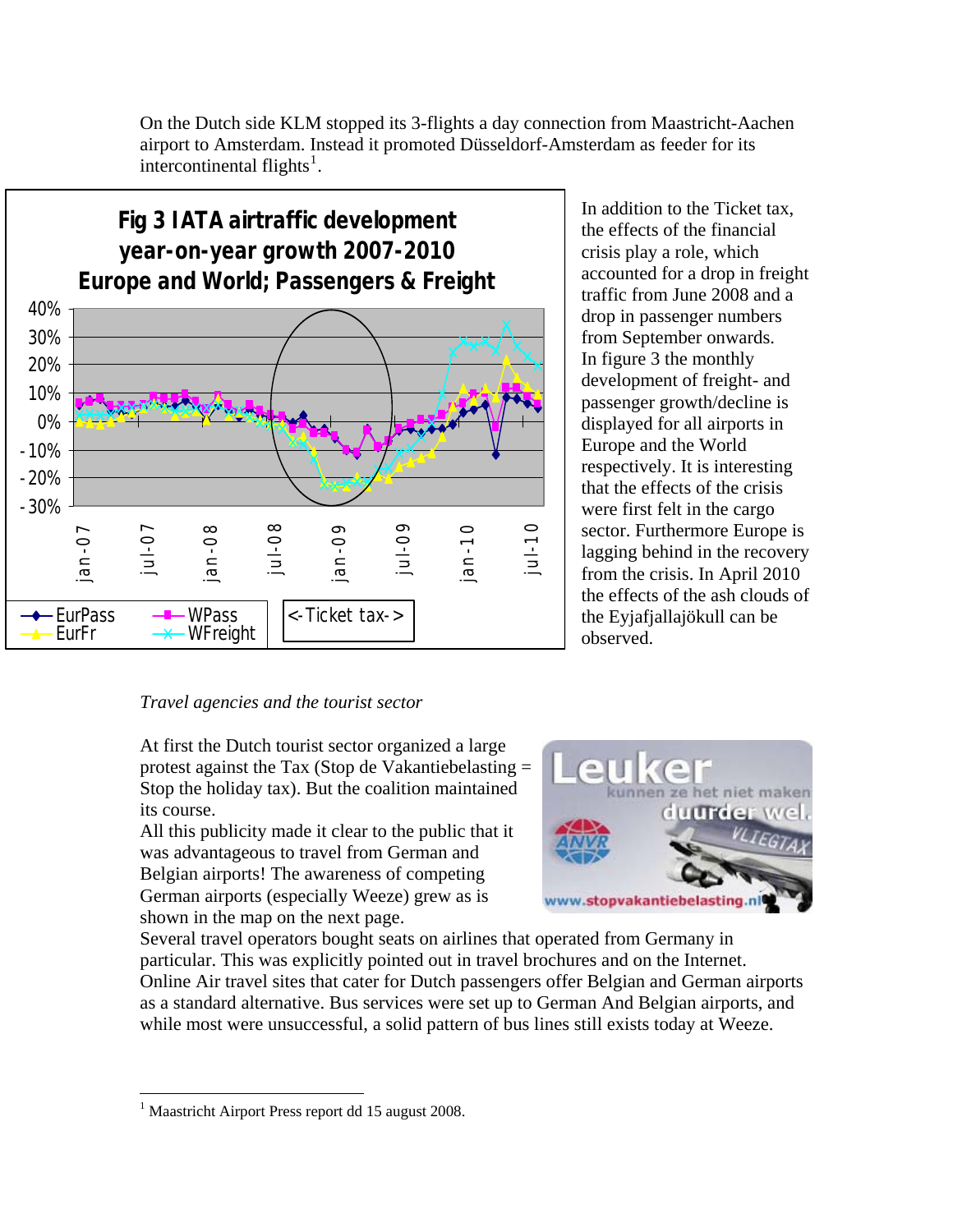



## **3. Some explanations**

Traditional models of airport choice (for instance Hess et al 2007, Pels et al 2001) find

- Supply of destinations,
- Vicinity (Travel Costs) and
- Ticket-Price

as most important reasons for airport choice.

Our own findings are in line with this as is shown in figure 4, based on a panel Survey with 3003 respondents. 86% of the travelers mention one of these three factors as decisive for their airport choice.

These traditional models work on the assumption that the traveler possesses a perfect knowledge and displays a rational behavior. Both assumptions are shown to be untrue in practice. (Tiemeijer cs, 2009).

There is imperfect knowledge as proven by the decision set of potential travellers in the KiMsurvey on airport choice. A relatively new airport at the German side of the border (The former UK-airbase Niederrhein near Weeze close to the Dutch region North-Limburg) is at its inception not generally known in the Netherlands. In 2010 the KiM airport choice survey measured the awareness of the airport, displayed in the map above.

Kahneman, 2003) can be observed in some people's reaction on taxation in internet

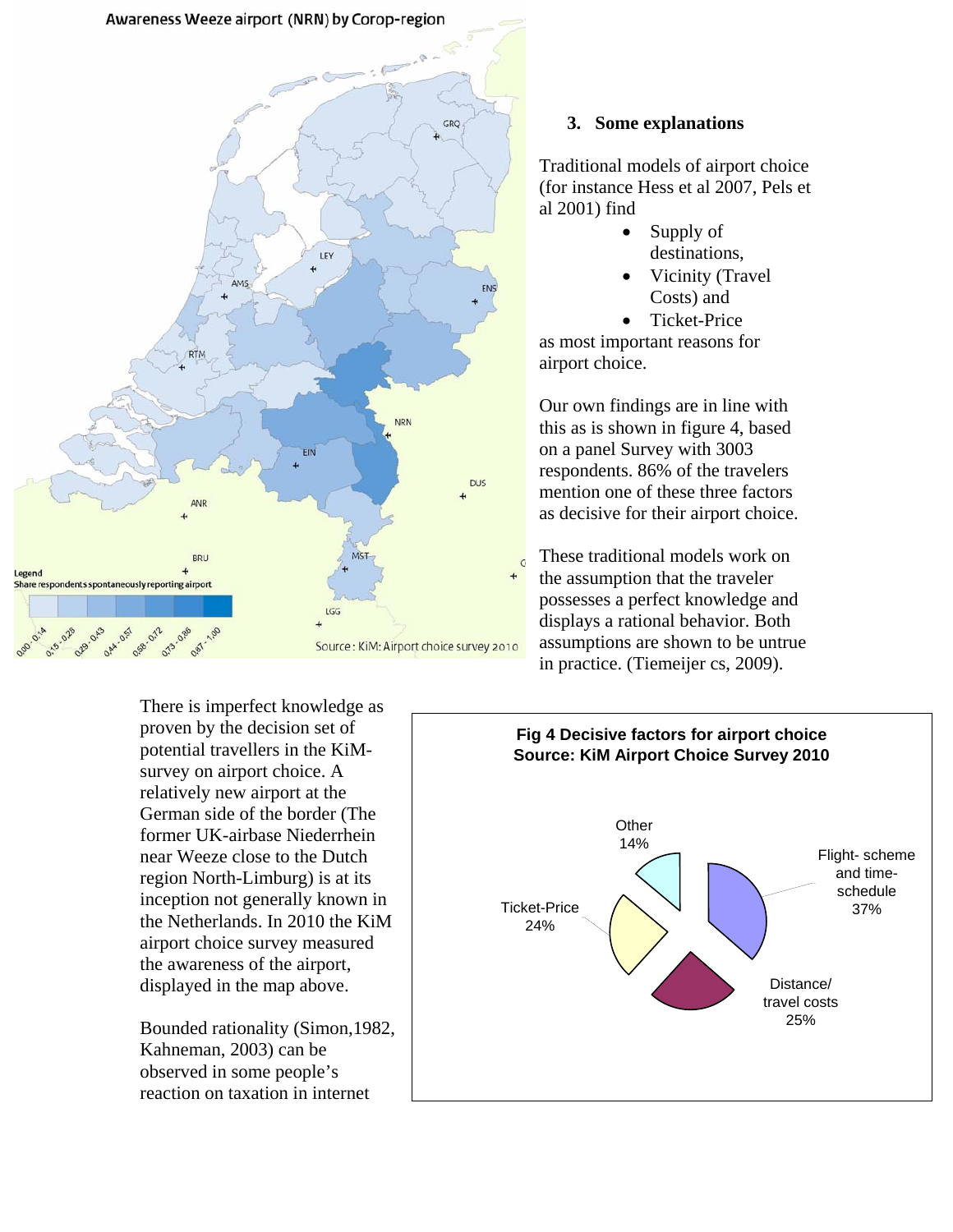comment sections. To avoid unjustified taxes they pay more for extra travel than they avoid in tax.



Steverink (2010) studied the decision making process of airport choice and points out the crucial role of the awareness of an airport. Unknown airports (like a former military base) are not considered. He has developed a model where the transfer of information about airports is modeled in System Dynamics (Forrester,1992). Main mechanisms are

- Personal experience,
- Word of mouth from other travelers and
- Advertisement by Airlines, airports, travel agencies and others.

Düsseldorf

36%

 *Scheme 1: Airport Choice Modelling (Steverink, 2010)* 

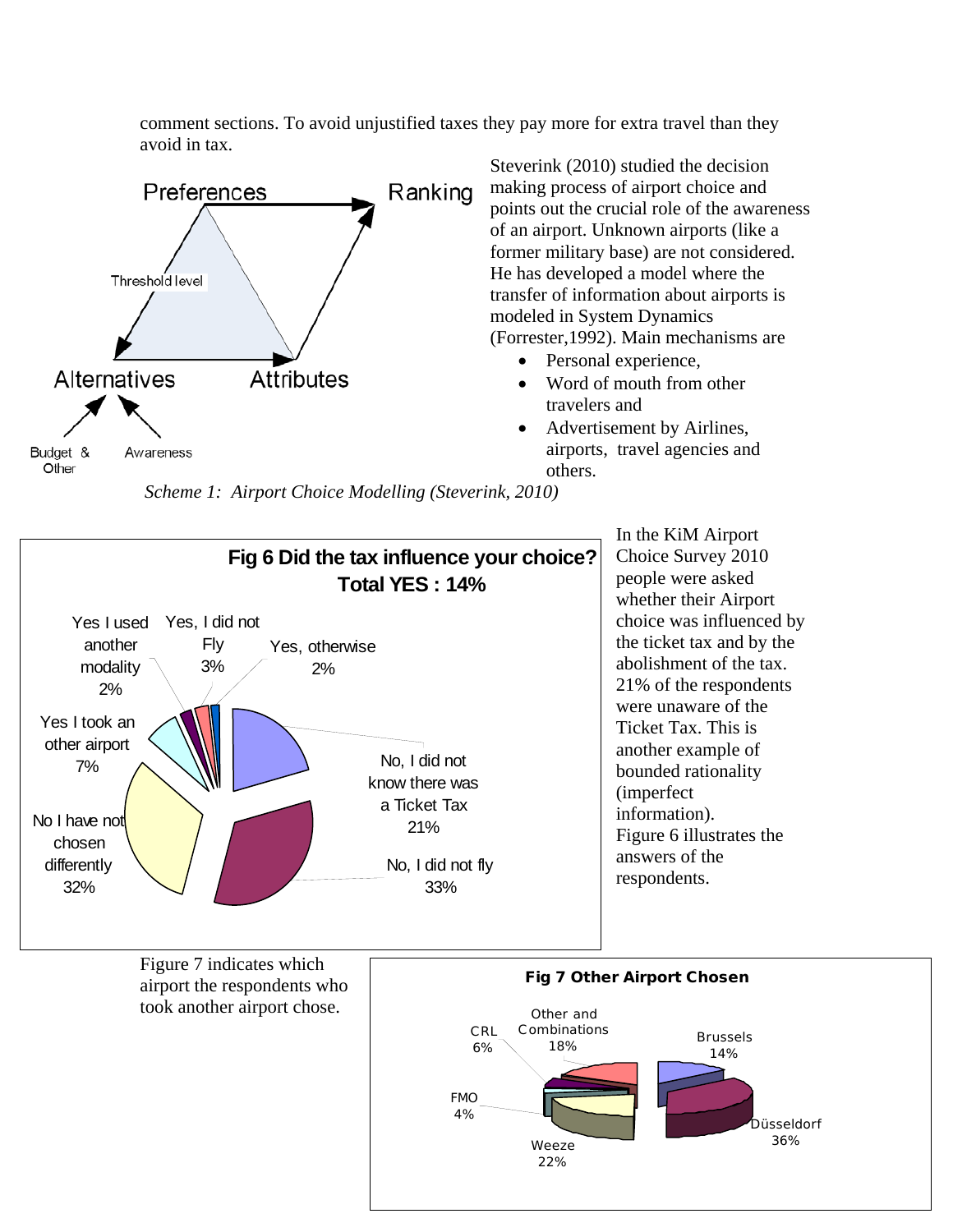# Invloedsgebied Nederlandse Vliegvelden in Duitsland en Belgie



## **4. Accessibility of Dutch airports for German citizens.**

In Germany around 2,4 million people live closer to a Dutch Airport then to a German airport. In the North a strip from Emden to Bentheim where Groningen and Twente airport are closer. However, Groningen airport is not very close to the German border and Twente airport is today not operational, but plans for a new start-up are being developed.

Most relevant is a strip near Aachen, where Maastricht-Aachen airport is closest. Maastricht has a good connectivity to Germany and even today the cheap Ryanair flights are attracting many German travelers (30%). It can be expected that this share will rise when the German tickettax will be operational.

The effects of the German Tickettax will be much larger if the airlines provide more services

in the Dutch border airports. Thomas Winkelmann, the boss of Germanwings, have been visiting Maastricht-Aachen airport on September 14 and told the press: "*Germanwings hatte angekündigt, bei Einführung einer deutschen Flugsteuer ausländische grenznahe Flughäfen in die Überlegungen um ihre künftigen Flugpläne einzubeziehen*."[2](#page-5-0) . More diversions from German airports can be expected.

The German Tickettax will also have influence on one million Dutch travelers who have chosen for Düsseldorf, partly because of the Dutch Tickettax. Part of them will use Schiphol again for their intercontinental destinations.

This is further elaborated in the contribution of Grimme and Veldhuis for these Infradays.<sup>[3](#page-5-1)</sup>

 $\overline{a}$ 

 $2^2$  Germanwings pressemitteilung dd 14 sept 2010.

<span id="page-5-1"></span><span id="page-5-0"></span> $3$  Wolfgang Grimme and Jan Veldhuis, Impact of the planned Air Passenger Duty in Germany, Infraday 8 – 10 October 2010, Berlin.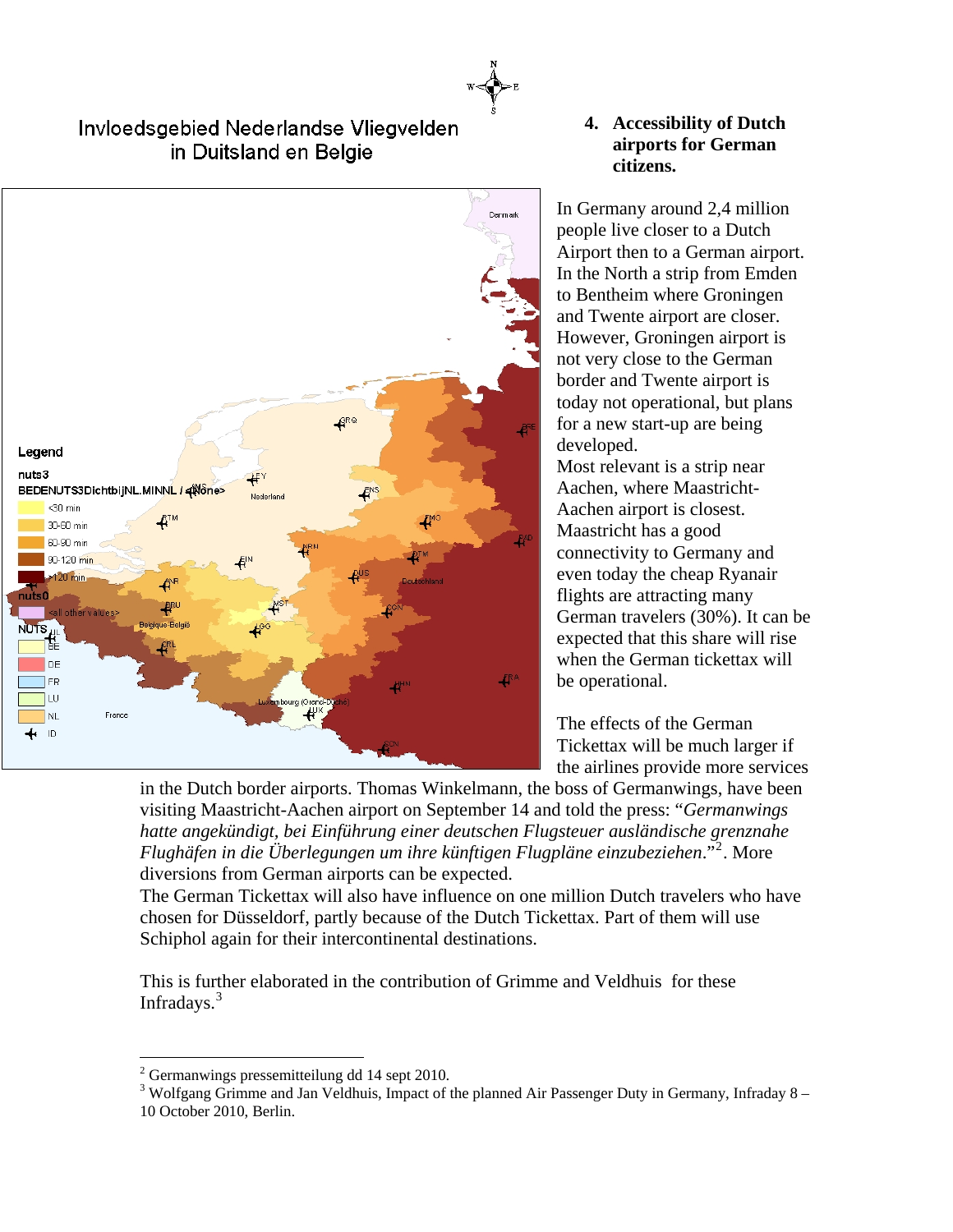# **5. Other countries**

The Netherlands was neither the first nor the last to introduce a Ticket Tax.

The *UK* introduced an APD (Air Passenger Duty Tax) back in 1994. The tax was gradually raised and differentiated towards distance. At this moment the tax is 11 Pounds for a short haul flight (< 2000 miles) and 55 Pounds for a long haul flight (>6000 miles). From November 2010 the rates will be lifted to 12 – 85 Pounds. Non-economy tickets pay the double.

*France* also has such a tax since July 2006, it is only 1 Euro inside Europe and 4 Euro outside the EU. The rate for non-economy is tenfold. The destination of the money is determined by law; the millennium target for poor countries (UNITAID). In France there is no opposition to the *Taxe de Solidarité sur les billets d'avion* worth mentioning.

*Malta* too introduced a Departure Tax of 23 Euro. One that did not apply to its own citizens. This was in contravention to EU rules however, so it was changed to 12 Euro for every outbound passenger. The Ticket Tax was cut in 2008.

The *Danish* had a ticket tax that, like in the Netherlands, was quickly withdrawn due to the adverse effects on the economy and the tourism sector in particular. The tax was repealed in 2007, mainly due to the syphoning of passengers to the Swedish airports Malmo and Goteborg.

Curiously enough, the *Swedish* government attempted to get a Departure Tax through parliament in that same period (2006). The procedures followed the usual pattern: Ryanair threatens to leave, the tourism sector complains, the unions are against the proposal and a strike of the personnel on Goteborg and Malmo-airport looms. This puts the socialist Swedish government under heavy pressure. The socialists lose their majority at the elections and the new government shelves the Ticket Tax.

After the Dutch, the deficit-burdened *Belgian* government came in October 2008 with proposals for a Ticket Tax. The plans were heavily attacked. The Ticket Tax never made it to parliament.

*Ireland* followed in 2009 with a tax of 2 Euro for Intra-Ireland Flights and 10 Euro for European Flights. Ryanair withdrew airplanes from Irish Airports.

The *German* government introduces a major overhaul of national finances in May 2010. A part of this *Sparpaket* is a ticket tax. It is also being sold as an eco-surcharge. After some initial skirmishes the proposal is 8 Euro for European flights, 25 for mid-range flight and 45 for the long haul. No taxes on Freight or Transfers. The proposals will be voted in parliament, maybe the results are clear during these Infradays in Berlin.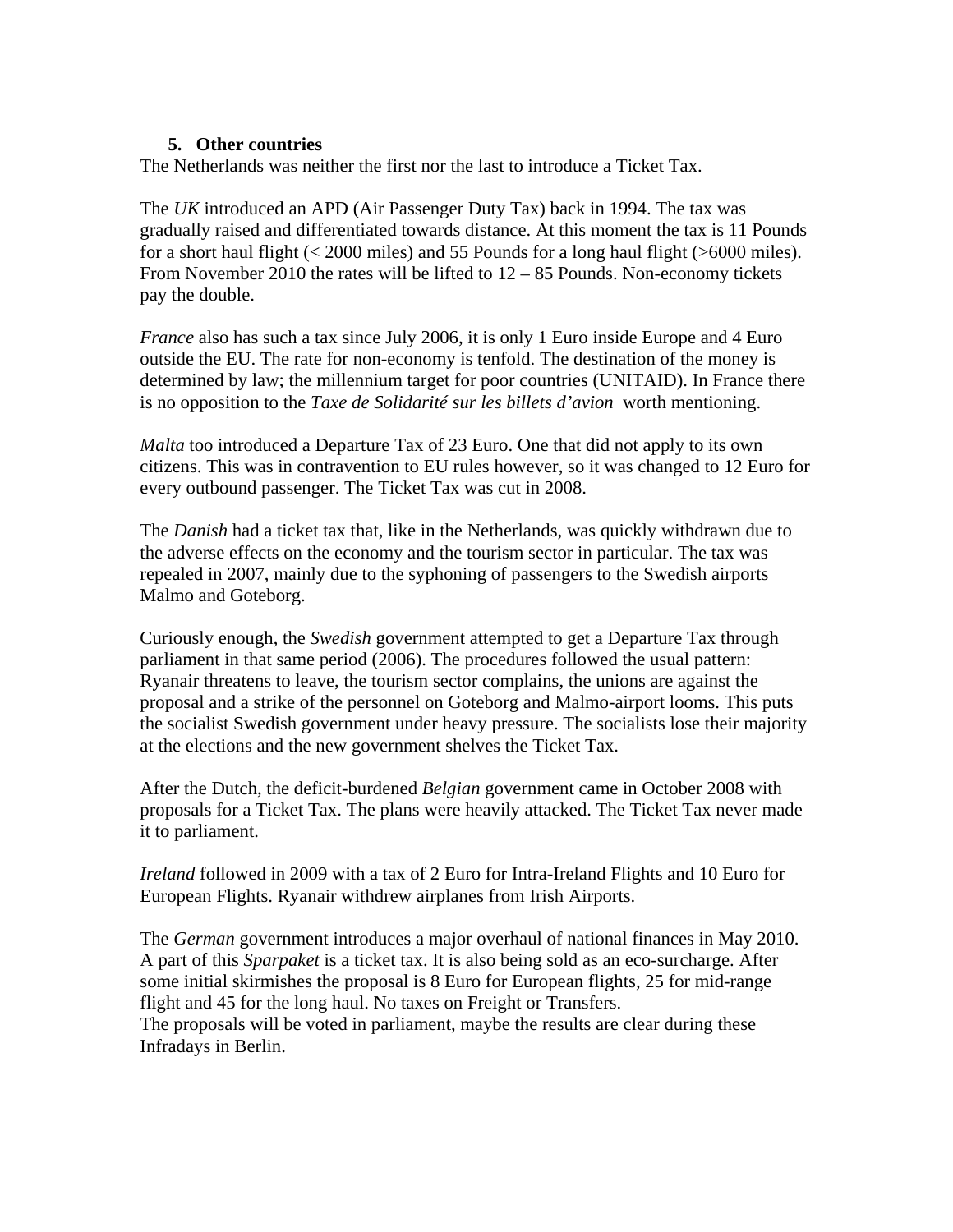The *EU* ponders levying taxes directly. The EU's Budget Commissioner, Janusz Lewandowski, will present some options for direct EU taxes in September 2010. Taxes on aviation, financial transactions and CO2 emission permits are all possibilities.

In order to mitigate the climate impacts of aviation, the European Union has introduced legislation to include aviation in the EU emissions trading scheme (Directive 2008/101/EC about EU ETS). From 2012/2013 airlines should pay for their CO2 emissions. American airlines have brought the case to the European Court of Justice. The ICAO assembly might adopt a policy on climate change at October  $8<sup>th</sup>$  2010, which will constitute the first and to date only globally-harmonized agreement from a sector for addressing its  $CO<sub>2</sub>$  emissions. IATA urges ICAO to reach such an agreement. Otherwise "*the industry would be faced with a growing patchwork of conflicting and overlapping measures. For example, against global opposition, Europe would have to try to move forward with its unilateral emissions trading scheme".* (IATA, press-statement 29 sept 2010). The outcome of this debate, and hence the European ETS, is as yet undecided.

# **6. Some personal speculative previsions about the German Ticket Tax.**

The German Ticket Tax is adopted as part of a wider set of austerity measures. The Ticket Tax will be introduced in January, but some effects may already be noticeable before as travelers and airlines anticipate.

The potential for lost business is particularly big along the borders where there are nearby airports that can easily expand to provide an alternative for ticket tax-weary Germans. In the low-cost segment those are the many regional airports such as Mühlhouse, Maastricht and Salzburg. In the Intercontinental segment there is Zürich that can lure away South-Germans from Munich. In addition to that, Amsterdam-Schiphol could win back passengers that have chosen Dusseldorf over AMS during the Dutch Ticket Tax-period.

Whether **German** passengers will start using Dutch airports in great numbers or not do so due to cultural differences, is a point of discussion. On the one hand research published by the German Chamber of Commerce in Dusseldorf showed a significant cultural difference between businessmen in Germany and the Netherlands. They were asked whether it is important the airport they use is located in their respective countries. In The Netherlands 85% of the respondents indicated that the location in the own country is not important. Only 25% of German respondents found the location in the own country not important.

On the other hand we have the observation that the cheap Ryanair-flights from Maastricht-Aachen airport attract 30% of their passengers from Germany.

As time progresses and German airports lose business to foreign airports the realization may dawn that the disadvantages outweigh the advantages. What will happen then?

The only countries that have successfully introduced a lasting Ticket Tax are the UK, who have cautiously increased the tax-rate and who do not have to fear passengers voting